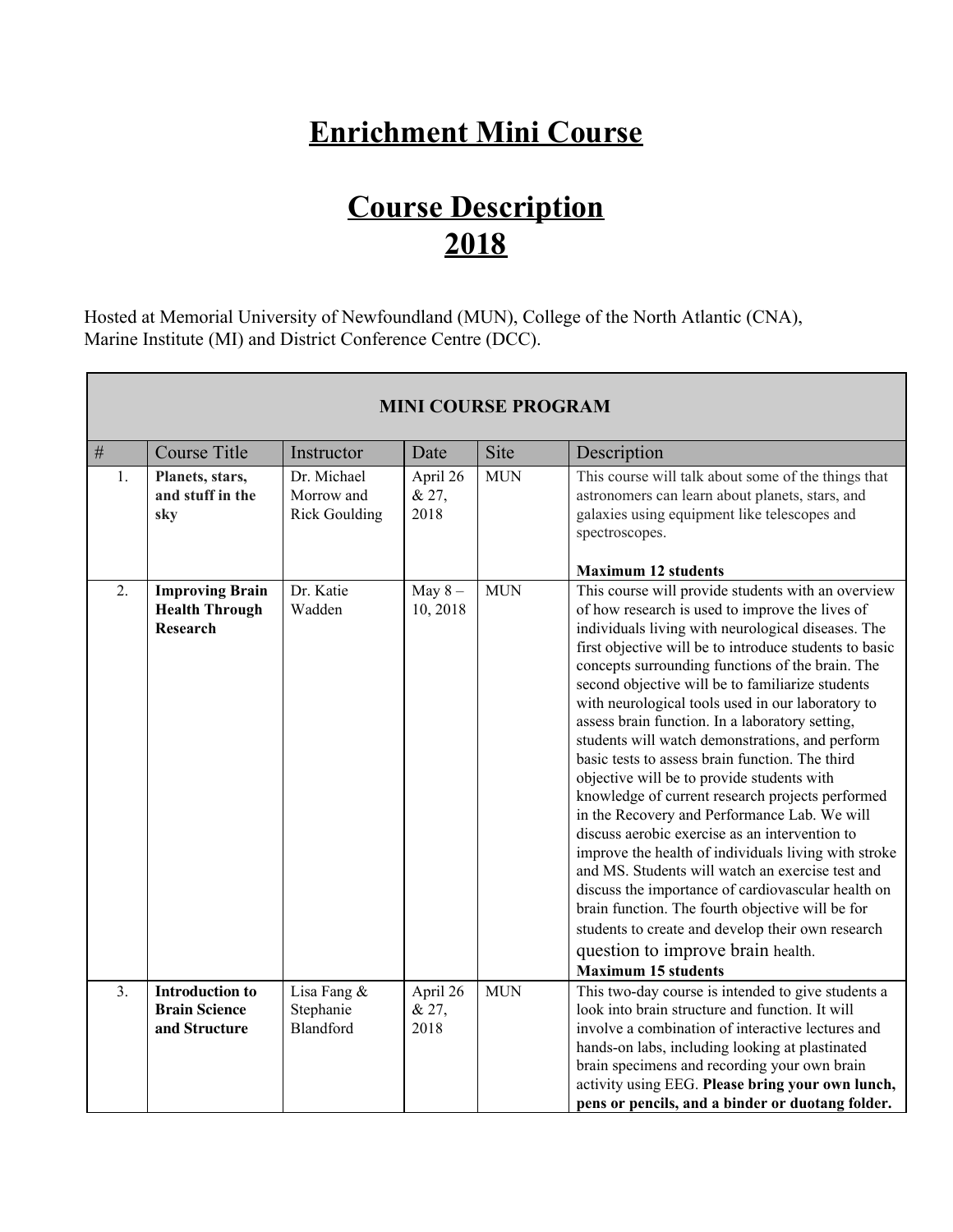|    |                                                  |                                |                           |            | Students should also wear clothing that fully                                                                                                                                                                                                                                                                                                                                                                                                                                                                                                                                                                                       |
|----|--------------------------------------------------|--------------------------------|---------------------------|------------|-------------------------------------------------------------------------------------------------------------------------------------------------------------------------------------------------------------------------------------------------------------------------------------------------------------------------------------------------------------------------------------------------------------------------------------------------------------------------------------------------------------------------------------------------------------------------------------------------------------------------------------|
|    |                                                  |                                |                           |            | covers their legs, and closed shoes.                                                                                                                                                                                                                                                                                                                                                                                                                                                                                                                                                                                                |
|    |                                                  |                                |                           |            | <b>Maximum 24 Students</b>                                                                                                                                                                                                                                                                                                                                                                                                                                                                                                                                                                                                          |
| 4. | <b>Introduction to</b><br>Animal<br>Psychology   | Linda Gaborko                  | April 24<br>& 25,<br>2018 | <b>MUN</b> | Students will be introduced to the methods used by<br>Psychologists to gain knowledge from animal<br>research for the benefit of both humans and the<br>animals themselves. This research is carried out in<br>the laboratory and in the field, so if weather<br>permits, we will venture outside to observe<br>waterfowl behaviour in the local duck pond; please<br>bring appropriate outdoor gear (coat, hat,<br>gloves, boots).<br><b>Maximum 8 students</b>                                                                                                                                                                    |
| 5. | A Taste for<br>Chemistry                         | Dr. Christopher<br>Flinn       | April 25<br>& 26,<br>2018 | <b>MUN</b> | The first day students will make 3 or 4 highly<br>colored chemical compounds and collect their<br>crystals. The second day will be an introduction to<br>some organic chemistry techniques including<br>chromatography and distillation concluding with a<br>special chemistry magic show! For safety lab coats<br>and goggles will be provided however students<br>need to have their legs and feet fully covered, we<br>suggest jeans and sneakers.<br><b>Maximum 15 students</b>                                                                                                                                                 |
| 6. | <b>PSI: Forensic</b><br><b>Physics</b>           | Dr. G. Todd<br>Andrews         | May 15<br>& 16,<br>2018   | <b>MUN</b> | An introduction to methods of forensic physics.<br>Possible topics include (i)<br>application of<br>microscopy, materials physics,<br>and optical<br>techniques for examination of physical evidence,<br>(ii) use of kinematics and dynamics in traffic<br>accident investigation and ballistics, and (iii) audio<br>analysis for speaker identification. Emphasis will<br>be on hands-on activities, including case studies.<br><b>Maximum 12 Students</b>                                                                                                                                                                         |
| 7. | <b>PSI: Forensic</b><br><b>Physics</b>           | Dr. G. Todd<br>Andrews         | May 17<br>& 18,<br>2018   | <b>MUN</b> | An introduction to methods of forensic physics.<br>Possible topics include (i)<br>application of<br>microscopy, materials physics, and optical<br>techniques for examination of physical evidence,<br>(ii) use of kinematics and dynamics in traffic<br>accident investigation and ballistics, and (iii) audio<br>analysis for speaker identification. Emphasis will<br>be on hands-on activities, including case studies.<br><b>Maximum 12 Students</b>                                                                                                                                                                            |
| 8. | <b>The Fascinating</b><br><b>World of Plants</b> | Maria Esther<br>Nieto Blazquez | May 17<br>& 18,<br>2018   | <b>MUN</b> | This course aims to get you interested about the<br>fascinating world of plants!! Understand the many<br>practical applications of plants (food, medicines,<br>shelter, dyes) and why they are so important for<br>us. Did you know plants originated in the water<br>and colonized land millions of years ago? Did you<br>know plants breath and sweat like us? Did you<br>know that potatoes are native to South America?<br>Did you know that coconuts dispersed by water<br>and are able to cross oceans? We will answer these<br>questions and many more. We will identify<br>different groups of plants found in Newfoundland |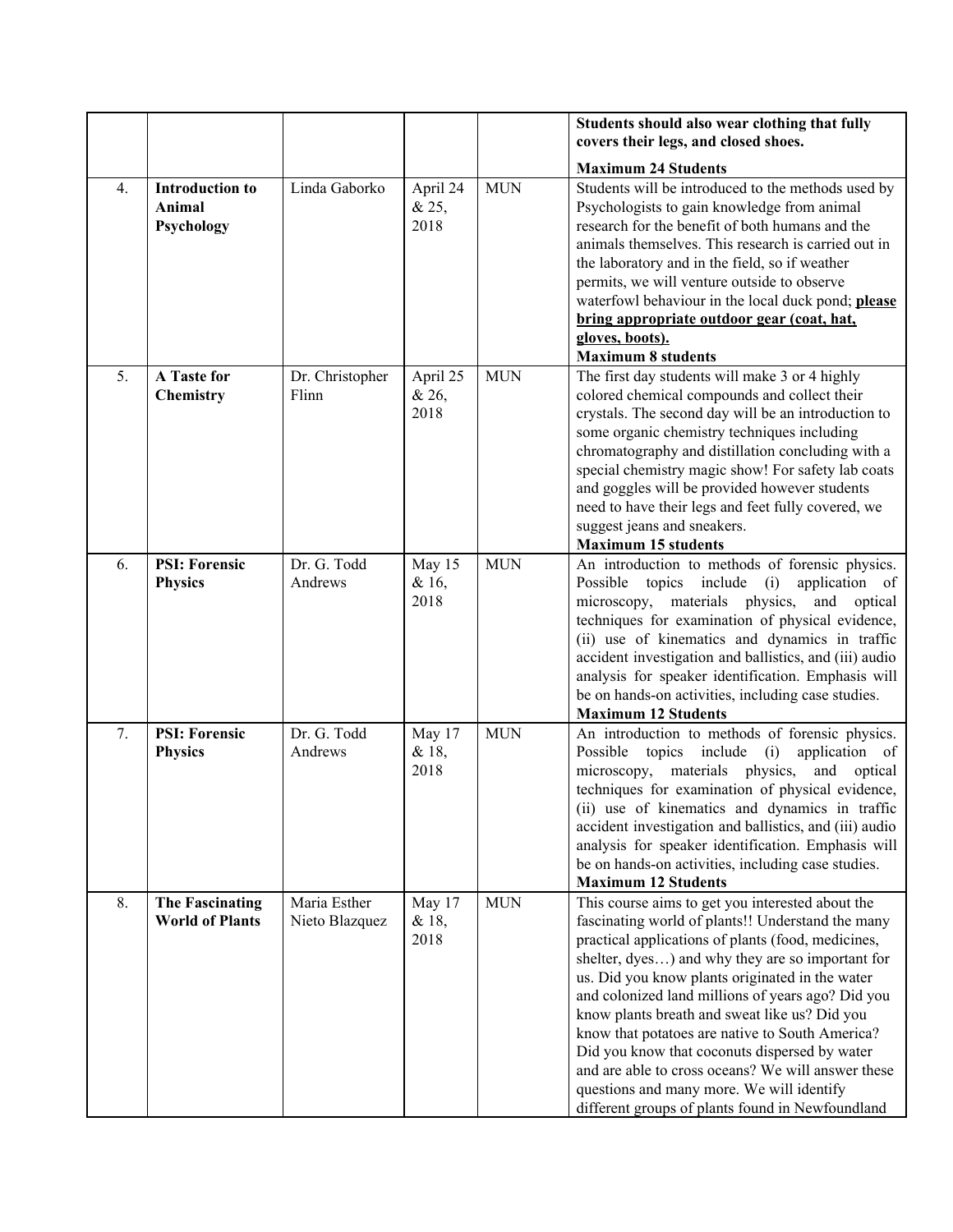|     |                                                        |                                         |                           |                     | (so you can show off next time you are in the<br>woods with your family or friends!). Different<br>modes of plant dispersal and plant adaptations to<br>extreme/harsh environments (e.g. deserts, freezing<br>cold, chemicals) will be explored. We will finish<br>the course by making a terrarium that you can take<br>home. All plant and lab materials will be provided,<br>just bring a mason jar for your own terrarium!!<br><b>Maximum 15 Students</b>                                                                                                                                                                                                                                                                                                                                                                                                                                                                                                    |
|-----|--------------------------------------------------------|-----------------------------------------|---------------------------|---------------------|------------------------------------------------------------------------------------------------------------------------------------------------------------------------------------------------------------------------------------------------------------------------------------------------------------------------------------------------------------------------------------------------------------------------------------------------------------------------------------------------------------------------------------------------------------------------------------------------------------------------------------------------------------------------------------------------------------------------------------------------------------------------------------------------------------------------------------------------------------------------------------------------------------------------------------------------------------------|
| 9.  | Aquaculture -<br><b>Sustainable Food</b><br>Production | Cyr Couturier &<br><b>Tracy Granter</b> | May 24<br>& 25,<br>2018   | Marine<br>Institute | Aquaculture is the fastest growing sustainable food<br>production sector in the world. Students will be<br>exposed to the exciting world of sustainable<br>aquaculture through a mixture of practical<br>seminars, labs and tours of the Fisheries and<br>Marine Institute & the Ocean Sciences Centre in<br>Logy Bay. Students will handle a variety of fish<br>and shellfish species in our aquaculture facilities<br>and become familiar with the various research,<br>development and production activities taking place<br>in the province, Canada and across the globe!<br><b>Maximum 15 students</b>                                                                                                                                                                                                                                                                                                                                                      |
| 10. | <b>Earth's Story</b>                                   | Sharon Deemer                           | April 24<br>& 25,<br>2018 | <b>MUN</b>          | Geoscientists have unraveled many clues in the<br>rock record to learn Earth's amazing story. From its<br>beginning in the construction of the solar system<br>Earth has experienced many dramatic changes. In<br>this short course we will talk about some of the<br>highlights of the events that have made Earth into<br>a beautiful planet able to support abundant life.<br>Earth hasn't always been the friendly home we<br>enjoy today. During the course students will have<br>an opportunity to look at significant rock samples<br>such as the oldest rock on the planet, a meteorite<br>sample under a microscope, and stromatolites and<br>banded iron formation which tell us about the<br>earliest life in microbial form. Some fossils and<br>reproductions of significant fossils will also be<br>brought out to show students the kind of material<br>paleontologists use to understand the evolution of<br>life.<br><b>Maximum 15 students</b> |
| 11. | <b>Coastal Sciences</b><br>and Climate<br>Impact       | Sheridan<br>Thompson                    | May 29<br>& 30,<br>2018   | <b>MUN</b>          | This<br>two-day<br>integrates<br>classroom<br>course<br>discussion and experimentation followed by a field<br>excursion down to Freshwater Bay to observe<br>watershed and coastal dynamics. We will discuss<br>the formation of coastlines through deep<br>(geological) time by observing the relevance of<br>fossils (paleontology),<br>rock<br>characteristics<br>(lithology), as well as the environmental processes<br>that contribute to the geomorphology of coasts<br>such as tectonics, glaciation, frost action, wave<br>energy, storms systems as well as human impact.<br>Students will be given time to reflect on their<br>observations through creative writing and/or art                                                                                                                                                                                                                                                                        |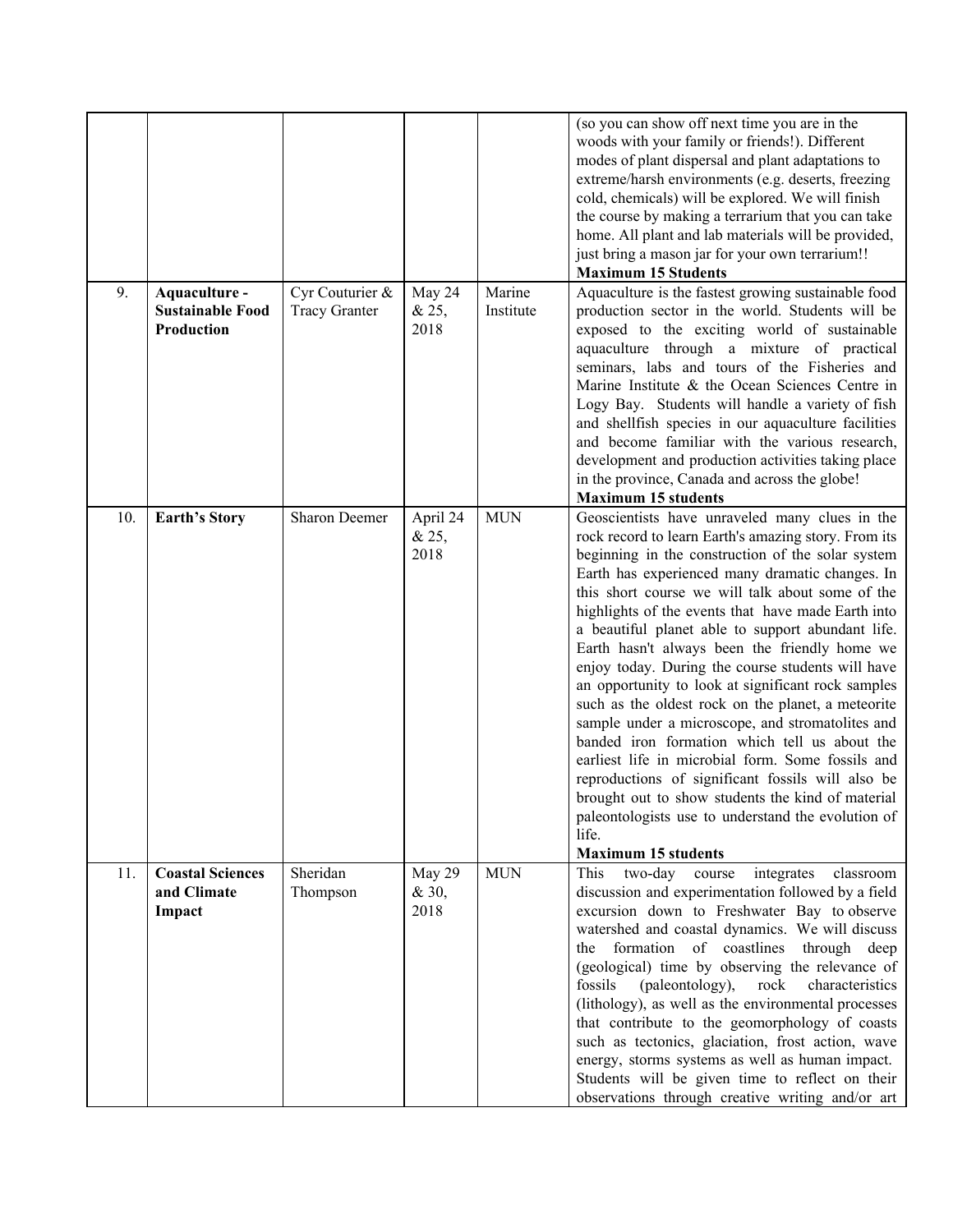|     |                                                                                          |                                           |                           |            | and to share their personal experiences with<br>Nature, particularly that of Newfoundland coasts.<br>(Appropriate Outdoor Clothing Mandatory)<br><b>Maximum 15 students</b>                                                                                                                                                                                                                                                                                                                                                                                                                                                                                                                                                                                                                                            |
|-----|------------------------------------------------------------------------------------------|-------------------------------------------|---------------------------|------------|------------------------------------------------------------------------------------------------------------------------------------------------------------------------------------------------------------------------------------------------------------------------------------------------------------------------------------------------------------------------------------------------------------------------------------------------------------------------------------------------------------------------------------------------------------------------------------------------------------------------------------------------------------------------------------------------------------------------------------------------------------------------------------------------------------------------|
| 12. | Wie geht's?<br><b>Introduction to</b><br><b>Germany</b> and<br>German<br>speaking-lands. | Dr.Isabell<br>Woelfel                     | May 7 &<br>8,2018         | <b>MUN</b> | The course will give an Overview on Germany and<br>German speaking lands. Students will learn some<br>basic German words and common German phrases.<br>The course will also introduce students to German<br>cities, politics and nature, and will focus<br>particularly on German teen life and youth culture,<br>such as popular music, films, books and the school<br>system in Germany.<br><b>Maximum 12 students</b>                                                                                                                                                                                                                                                                                                                                                                                               |
| 13. | <b>Leadership for</b><br>Change                                                          | Katie<br>Noseworthy and<br>Nicole Helwing | April 25<br>& 26,<br>2018 | <b>MUN</b> | During this interactive course, students will learn<br>what it means to be leaders in their communities.<br>Through a community mapping exercise, students<br>will identify the assets and needs of their<br>communities and how they can empower positive<br>social change from within. Topics that will be<br>explored include: Social justice, rights and<br>responsibilities, diversity-awareness,<br>self-awareness, equity, environmental<br>consciousness, social change, social enterprise, and<br>systems thinking. Students will leave the course<br>with knowledge and tools to promote social justice<br>and change in their communities. Please note:<br>students are asked to wear comfortable<br>footwear/clothing appropriate for walking and<br>interactive activities.<br><b>Maximum 15 Students</b> |
| 14. | <b>Social Science</b><br>Research<br><b>Methods</b>                                      | Olivia Vila                               | May 14<br>$-16,$<br>2018  | <b>MUN</b> | Are you curious about what social scientist<br>(psychologists, sociologists, geographers,<br>anthropologists, etc.) do? Come learn about<br>the different types of social scientists, what<br>kinds of questions they ask, and the tools they<br>use to answer their questions (surveys,<br>interviews, experiments, and more!). You will<br>get the chance to conduct your own social<br>science research project—which means<br>getting out of the classroom and doing a social<br>experiment! You will gain knowledge and<br>skills that are useful now and will help you as<br>you start to think about what you may want to<br>do after high school.<br><b>Maximum 15 Students</b>                                                                                                                                |
| 15. | <b>Exploring the</b><br><b>Future-land</b>                                               | Vaishal Shah                              | May 14<br>& 15,<br>2018   | <b>MUN</b> | Students will be taught about various facets of<br>future. They will be introduced to new<br>technologies. They will be educated regarding<br>which technologies will become extinct and which<br>new technologies will enter. Further, they will be<br>educated regarding how future technologies will                                                                                                                                                                                                                                                                                                                                                                                                                                                                                                                |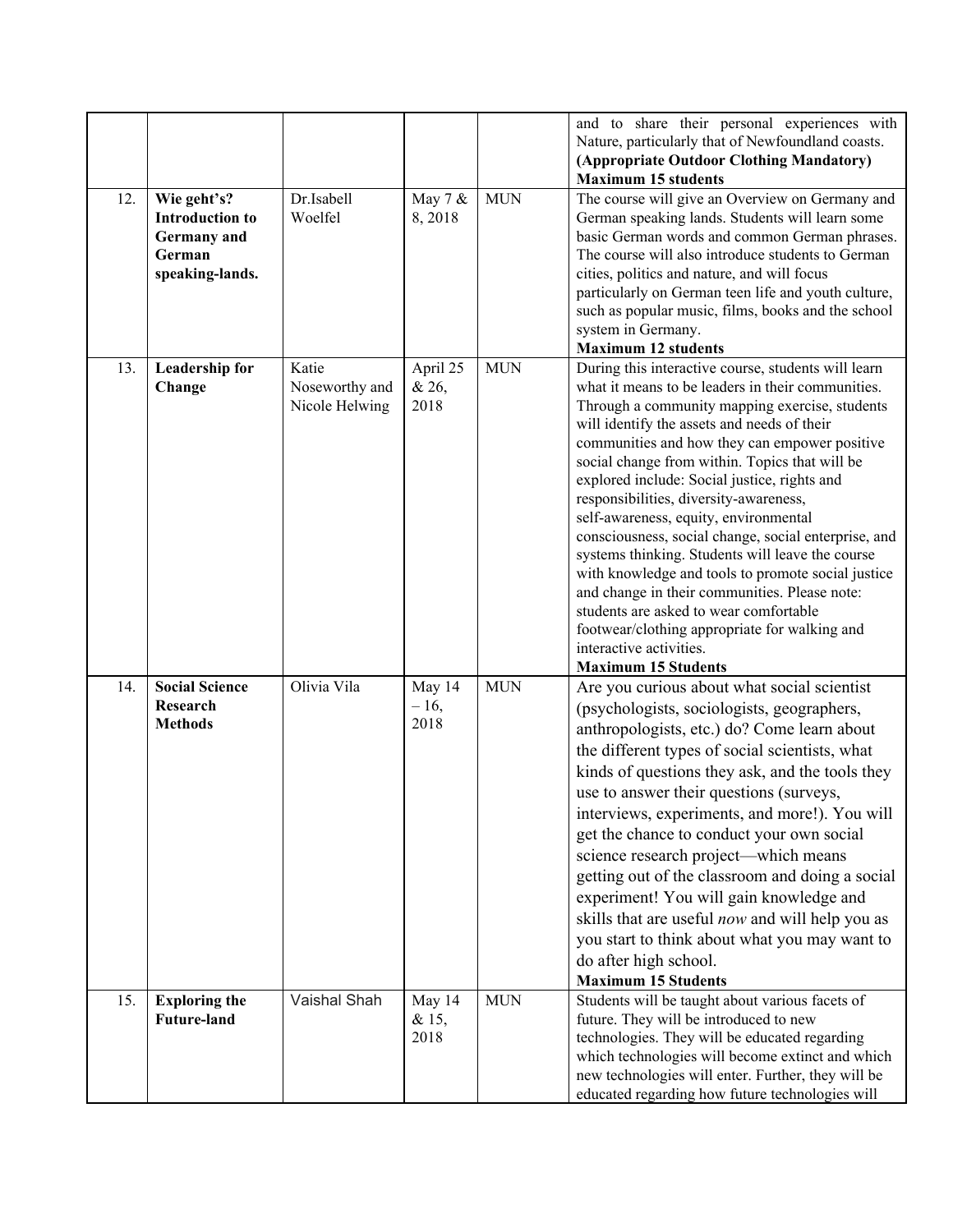|     |                                                                                          |                       |                         |            | revitalize home, medical sector, transportation,<br>space technology, etc. Students will be taught<br>regarding existing companies who are working on<br>future technologies and what they are doing.<br>Special emphasis on how education and student<br>life will be in future. Also, there will be special<br>emphasis on how ecosystems like water, air,<br>forests, etc will be in future and our responsibility                                                                                                                                                                                                                                                                                                                                     |
|-----|------------------------------------------------------------------------------------------|-----------------------|-------------------------|------------|-----------------------------------------------------------------------------------------------------------------------------------------------------------------------------------------------------------------------------------------------------------------------------------------------------------------------------------------------------------------------------------------------------------------------------------------------------------------------------------------------------------------------------------------------------------------------------------------------------------------------------------------------------------------------------------------------------------------------------------------------------------|
|     |                                                                                          |                       |                         |            | in present to preserve them. It will also involve<br>games, presentations, and videos.                                                                                                                                                                                                                                                                                                                                                                                                                                                                                                                                                                                                                                                                    |
|     |                                                                                          |                       |                         |            | <b>Maximum 24 students</b>                                                                                                                                                                                                                                                                                                                                                                                                                                                                                                                                                                                                                                                                                                                                |
| 16. | Everyday<br><b>Economics</b>                                                             | Troy Osmond           | May 23<br>& 24,<br>2018 | <b>MUN</b> | Economics? No, it's not all about dull, suited up<br>"fat cats", finance and banking. We'll consider<br>questions like: What does the price of a Big Mac<br>across the world tell us about the economy? Why<br>do we pay more for diamonds than water (when<br>diamonds won't keep you alive in the desert)? Why<br>would a company call bad breath something else?<br>This course will help you understand how the<br>world works - exploring the idea that money makes<br>the world go round. Using real world examples,<br>hands on learning and active discussion see how<br>economic thinking can help us make sense of the<br>world and help us make better choices and achieve<br>our goals.<br><b>Maximum 15 Students (Grade 9 Students Only)</b> |
| 17. | Wie geht's?<br><b>Introduction to</b><br><b>Germany</b> and<br>German<br>speaking-lands. | Dr.Isabell<br>Woelfel | May 10<br>& 11,<br>2018 | <b>MUN</b> | The course will give an Overview on Germany and<br>German speaking lands. Students will learn some<br>basic German words and common German phrases.<br>The course will also introduce students to German<br>cities, politics and nature, and will focus<br>particularly on German teen life and youth culture,<br>such as popular music, films, books and the school<br>system in Germany.<br><b>Maximum 12 students</b>                                                                                                                                                                                                                                                                                                                                  |
| 18. | Spanish<br>Language and<br><b>Latin Culture</b>                                          | Lynette Lawlor        | May 1 &<br>2, 2018      | <b>MUN</b> | This course will introduce you and highlight<br>Spanish Language and Culture. You will cover<br>basic conversation skills and is mainly oral in<br>nature. You will also cover the "Spanish World<br>Geography", foods, holidays, celebrations, dance<br>and music. The music component will be both<br>traditional and modern (contemporary). This is a<br>hands on interactive and exciting course.<br><b>Maximum 12 Students</b>                                                                                                                                                                                                                                                                                                                       |
| 19. | Spanish<br>Language and<br><b>Latin Culture</b>                                          | Lynette Lawlor        | May 7 &<br>8,2018       | <b>MUN</b> | This course will introduce you and highlight<br>Spanish Language and Culture. You will cover<br>basic conversation skills and is mainly oral in<br>nature. You will also cover the "Spanish World<br>Geography", foods, holidays, celebrations, dance<br>and music. The music component will be both<br>traditional and modern (contemporary). This is a<br>hands on interactive and exciting course.<br><b>Maximum 12 Students</b>                                                                                                                                                                                                                                                                                                                       |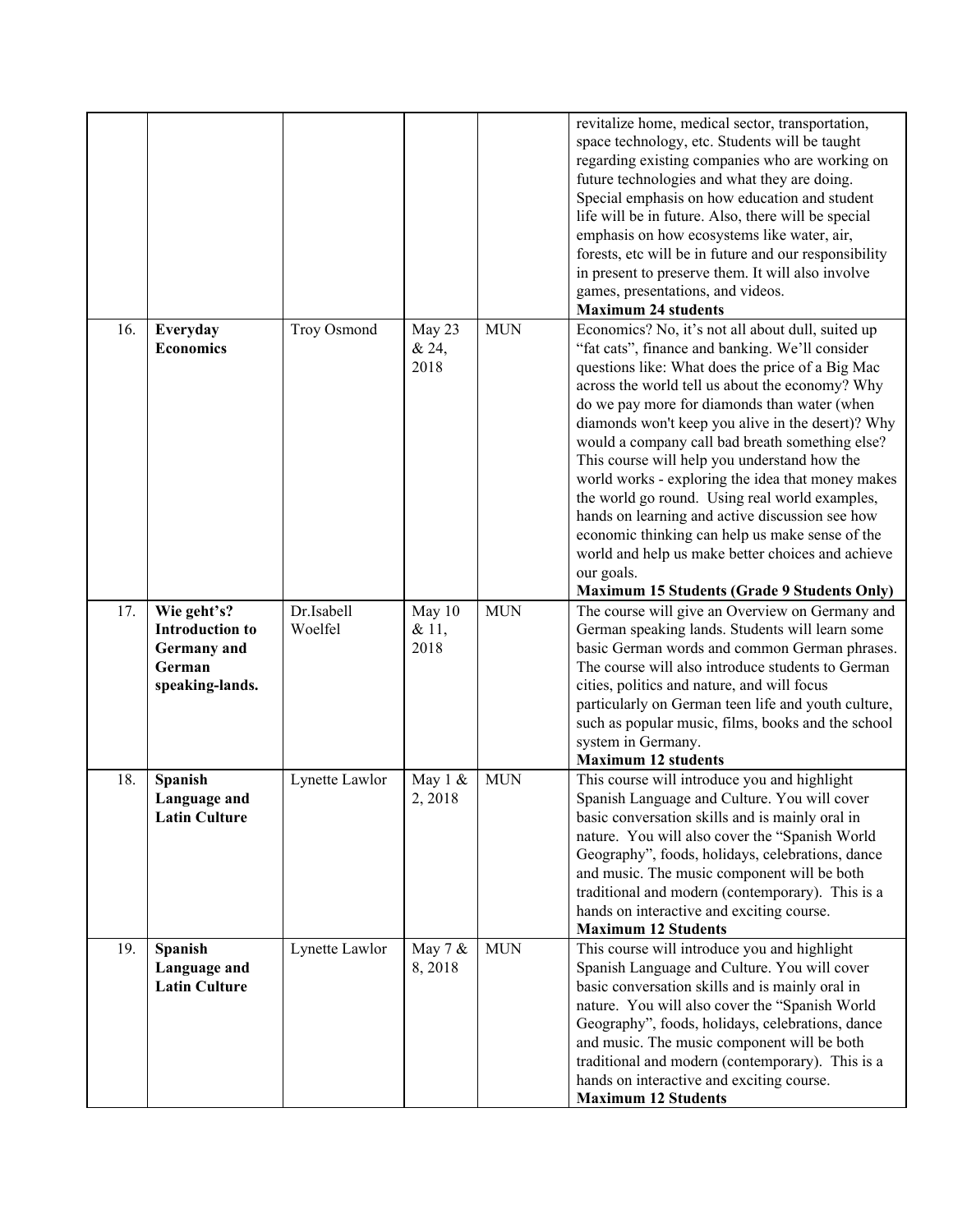| 20. | Spanish<br>Language and<br><b>Latin Culture</b> | Lynette Lawlor        | May 14<br>& 15,<br>2018     | <b>MUN</b> | This course will introduce you and highlight<br>Spanish Language and Culture. You will cover<br>basic conversation skills and is mainly oral in<br>nature. You will also cover the "Spanish World<br>Geography", foods, holidays, celebrations, dance<br>and music. The music component will be both<br>traditional and modern (contemporary). This is a<br>hands on interactive and exciting course.<br><b>Maximum 12 Students</b>                                                                                                                                                                                                                                                          |
|-----|-------------------------------------------------|-----------------------|-----------------------------|------------|----------------------------------------------------------------------------------------------------------------------------------------------------------------------------------------------------------------------------------------------------------------------------------------------------------------------------------------------------------------------------------------------------------------------------------------------------------------------------------------------------------------------------------------------------------------------------------------------------------------------------------------------------------------------------------------------|
| 21. | Two Days in<br><b>Russia</b>                    | Dr. Marina<br>Grineva | April 24<br>& 25,<br>2018   | <b>MUN</b> | Discover another world in two days- learn to read<br>Russian, acquire the basics about a "different" but<br>very easy and logical foreign language, gain<br>insights into a fascinating culture and intriguing<br>but baffling history. This structured mini-course<br>includes MUN students' own videos, Russian<br>movies, souvenirs, music, food, pen pal addresses,<br>internet links. Consider the benefits of knowing<br>Russian if you want to be a diplomat, journalist,<br>scientist, or work in international business.<br>Because of the changes since "perestroika",<br>Russia, the largest country in the world is more<br>open to you than ever!<br><b>Maximum 12 students</b> |
| 22. | Two Days in<br><b>Russia</b>                    | Dr. Marina<br>Grineva | April 30<br>& May<br>1,2018 | <b>MUN</b> | Discover another world in two days- learn to read<br>Russian, acquire the basics about a "different" but<br>very easy and logical foreign language, gain<br>insights into a fascinating culture and intriguing<br>but baffling history. This structured mini-course<br>includes MUN students' own videos, Russian<br>movies, souvenirs, music, food, pen pal addresses,<br>internet links. Consider the benefits of knowing<br>Russian if you want to be a diplomat, journalist,<br>scientist, or work in international business.<br>Because of the changes since "perestroika",<br>Russia, the largest country in the world is more<br>open to you than ever!<br><b>Maximum 12 students</b> |
| 23. | <b>Two Days in</b><br>Russia                    | Dr. Marina<br>Grineva | May<br>2&3,<br>2018         | <b>MUN</b> | Discover another world in two days-learn to read<br>Russian, acquire the basics about a "different" but<br>very easy and logical foreign language, gain<br>insights into a fascinating culture and intriguing<br>but baffling history. This structured mini-course<br>includes MUN students' own videos, Russian<br>movies, souvenirs, music, food, pen pal addresses,<br>internet links. Consider the benefits of knowing<br>Russian if you want to be a diplomat, journalist,<br>scientist, or work in international business.<br>Because of the changes since "perestroika",<br>Russia, the largest country in the world is more<br>open to you than ever!<br><b>Maximum 12 students</b>  |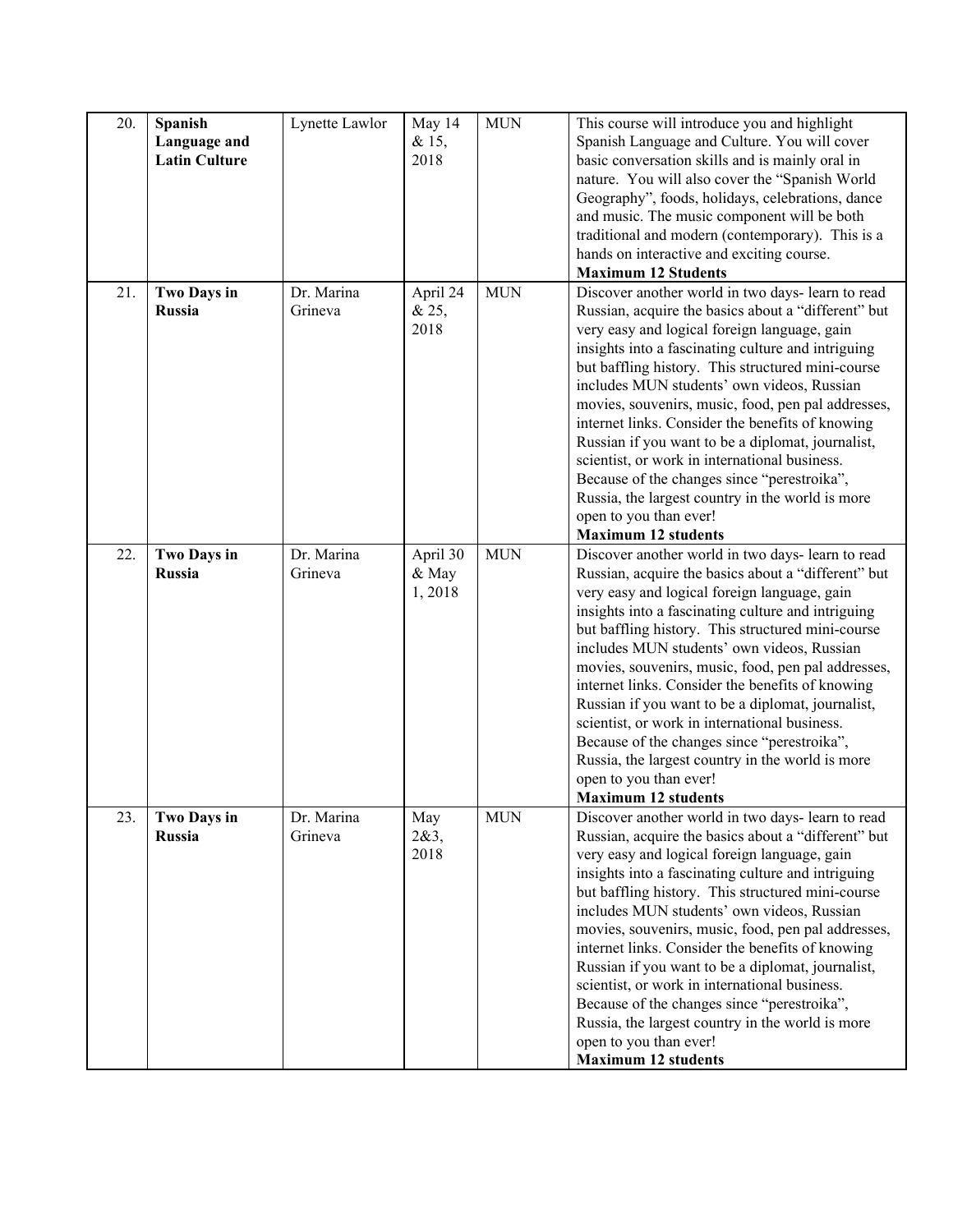| 24. | Japanese<br>Language and<br><b>Cullture</b> | Nami Ohara             | April 26<br>& 27,<br>2018 | <b>MUN</b> | This course is intended to give beginners a basic<br>knowledge of understanding, communication and<br>culture of Japan through a variety of activities.<br>Course Objectives:<br>(1) Learn basic Japanese using culturally oriented<br>activities such as origami or cultural games.<br>(2) Develop an ear for Japanese sounds and learn<br>pronunciation basics.<br>(3) Learn to read both Japanese syllabic letters<br>(Hiragana and Katakana)<br>(4) Understand and use common Japanese<br>expressions.<br>(5) Learn some basic Kanji characters<br><b>Maximum 16 students</b>                                                                                                                                                                                                                                                               |
|-----|---------------------------------------------|------------------------|---------------------------|------------|-------------------------------------------------------------------------------------------------------------------------------------------------------------------------------------------------------------------------------------------------------------------------------------------------------------------------------------------------------------------------------------------------------------------------------------------------------------------------------------------------------------------------------------------------------------------------------------------------------------------------------------------------------------------------------------------------------------------------------------------------------------------------------------------------------------------------------------------------|
| 25. | <b>Japanese</b><br>Language and<br>Culture  | Nami Ohara             | May 10<br>& 11,<br>2018   | <b>MUN</b> | This course is intended to give beginners a basic<br>knowledge of understanding, communication and<br>culture of Japan through a variety of activities.<br>Course Objectives:<br>(1) Learn basic Japanese using culturally oriented<br>activities such as origami or cultural games.<br>(2) Develop an ear for Japanese sounds and learn<br>pronunciation basics.<br>(3) Learn to read both Japanese syllabic letters<br>(Hiragana and Katakana)<br>(4) Understand and use common Japanese<br>expressions.<br>(5) Learn some basic Kanji characters<br><b>Maximum 16 students</b>                                                                                                                                                                                                                                                               |
| 26. | <b>Japanese</b><br>Calligraphy &<br>Origami | Nami Ohara             | May 24<br>& 25,<br>2018   | <b>MUN</b> | This exciting hands on course is intended to<br>facilitate an appreciation of Japanese culture<br>through the<br>practice of Japanese calligraphy (書道 - Shodo)<br>and Origami (折り紙 – Origami).<br>Course Objectives:<br>(1) Japanese calligraphy<br>Learn the ancient brush technique of Japanese<br>artistic writing. Students will learn how to use the<br>techniques and tools of this beautiful writing<br>system to write personal names as well as some<br>common<br>Japanese words (e.g., 愛 love, 楓 Maple, 春 spring,<br>海 sea, 空 sky). Absolutely no previous drawing<br>experience or skill required.<br>(2) Origami<br>Students learn the history of the Japanese paper<br>folding art known as origami. Participants are<br>instructed<br>step by step to create unique and original origami<br>figures<br><b>Maximum 16 students</b> |
| 27. | Much Ado about<br><b>Shakespeare</b>        | Dr. Carolyn<br>Colbert | April 23<br>& 24,         | <b>MUN</b> | "All the world's a stage." Fight duels, perform<br>magic, or plan revenge. Learn about the                                                                                                                                                                                                                                                                                                                                                                                                                                                                                                                                                                                                                                                                                                                                                      |
|     |                                             |                        | 2018                      |            | Shakespearean theatre, "the wooden O," and find                                                                                                                                                                                                                                                                                                                                                                                                                                                                                                                                                                                                                                                                                                                                                                                                 |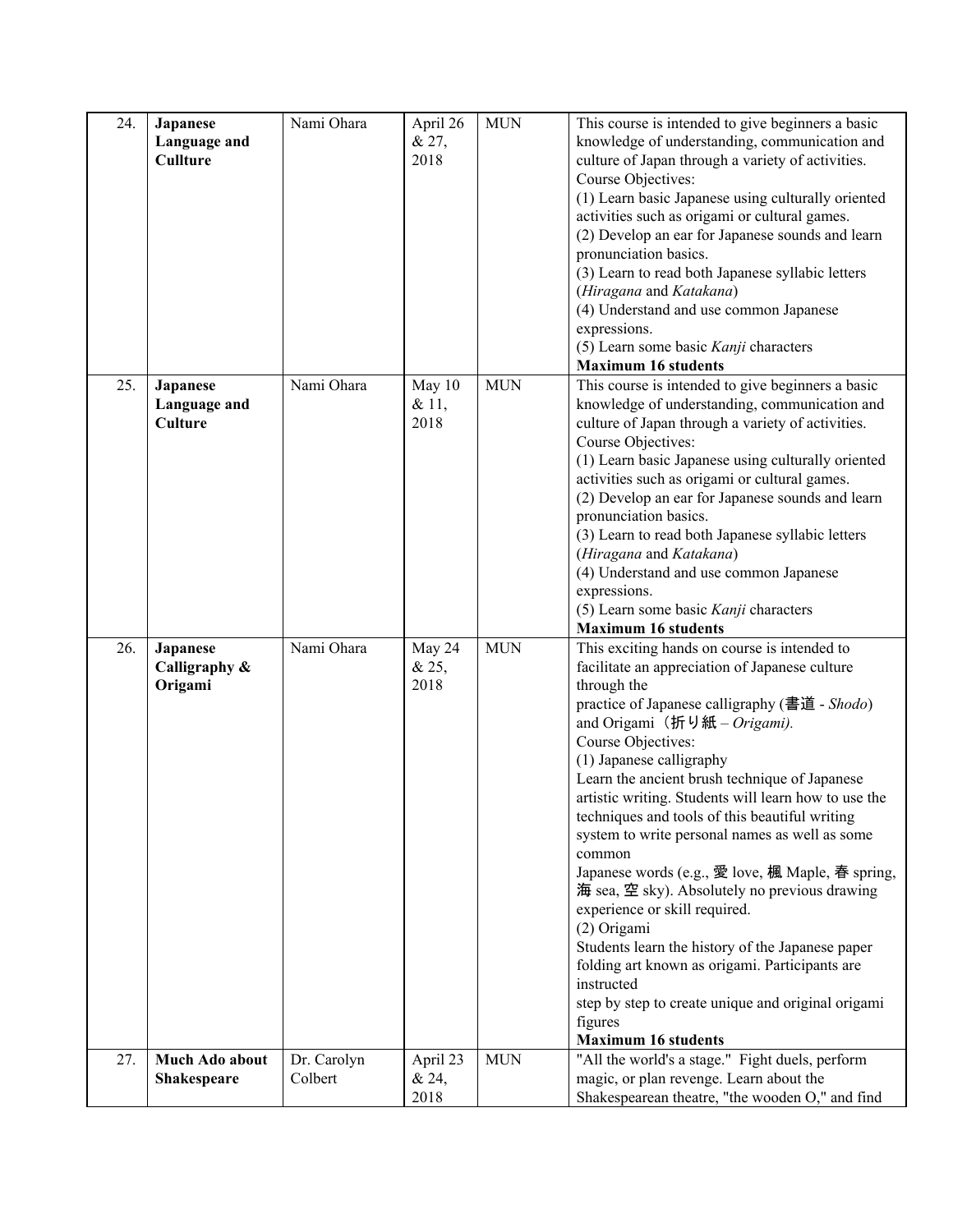|     | <b>Acting Course</b>                 |                        |                           |            | out if Shakespeare wore tights! Become an actor<br>or a director for two days.<br>Perform scenes from your choice of Shakespeare's<br>plays and produce appropriate costumes and sets.<br><b>Maximum 24 students</b>                                                                                                                                                                                                                                                             |
|-----|--------------------------------------|------------------------|---------------------------|------------|----------------------------------------------------------------------------------------------------------------------------------------------------------------------------------------------------------------------------------------------------------------------------------------------------------------------------------------------------------------------------------------------------------------------------------------------------------------------------------|
| 28. | Much Ado about<br><b>Shakespeare</b> | Dr. Carolyn<br>Colbert | April 25<br>& 26,<br>2018 | <b>MUN</b> | "All the world's a stage." Fight duels, perform<br>magic, or plan revenge. Learn about the<br>Shakespearean theatre, "the wooden O," and find                                                                                                                                                                                                                                                                                                                                    |
|     | <b>Acting Course</b>                 |                        |                           |            | out if Shakespeare wore tights! Become an actor<br>or a director for two days.<br>Perform scenes from your choice of Shakespeare's<br>plays and produce appropriate costumes and sets.                                                                                                                                                                                                                                                                                           |
| 29. | Much Ado about<br><b>Shakespeare</b> | Dr. Carolyn<br>Colbert | May 2 &<br>3,2018         | <b>MUN</b> | <b>Maximum 24 students</b><br>"All the world's a stage." Fight duels, perform<br>magic, or plan revenge. Learn about the<br>Shakespearean theatre, "the wooden O," and find<br>out if Shakespeare wore tights! Become an actor                                                                                                                                                                                                                                                   |
|     | <b>Acting Course</b>                 |                        |                           |            | or a director for two days.<br>Perform scenes from your choice of Shakespeare's<br>plays and produce appropriate costumes and sets.<br><b>Maximum 24 students</b>                                                                                                                                                                                                                                                                                                                |
| 30. | <b>What is Human</b><br>Nature?      | Dr. Peter Trnka        | May 1 &<br>2,2018         | <b>MUN</b> | This course will introduce you to the methods and<br>subjects of philosophy. What is a human being?<br>What is a good life for a human being? What is<br>freedom? What is happiness? We shall examine<br>questions like this through readings, videos, and<br>discussion. The aim of the course is to show you<br>how to express and criticize your own and others<br>beliefs about nature, society, and technology.<br><b>Maximum 12 students</b>                               |
| 31. | <b>The Holocaust</b>                 | Dr. Edita Bosák        | April 23<br>& 24,<br>2018 | <b>MUN</b> | Why were the Jews, Gypsies and homosexuals<br>singled out for "special treatment" (annihilation) in<br>the German Reich during World War Two?<br>This course is intended to give students an<br>understanding of who the victims were, where they<br>came from and why they were considered the<br>enemy. The subject matter is treated with<br>sensitivity and reverence through the media of<br>lectures, discussions, films and demonstrations.<br><b>Maximum 12 students</b> |
| 32. | <b>The Holocaust</b>                 | Dr. Edita Bosák        | April 26<br>& 27,<br>2018 | <b>MUN</b> | Why were the Jews, Gypsies and homosexuals<br>singled out for "special treatment" (annihilation) in<br>the German Reich during World War Two?<br>This course is intended to give students an<br>understanding of who the victims were, where they<br>came from and why they were considered the<br>enemy. The subject matter is treated with<br>sensitivity and reverence through the media of<br>lectures, discussions, films and demonstrations.<br><b>Maximum 12 students</b> |
| 33. | <b>The Holocaust</b>                 | Dr. Edita Bosák        | May 1 &<br>2, 2018        | <b>MUN</b> | Why were the Jews, Gypsies and homosexuals<br>singled out for "special treatment" (annihilation) in<br>the German Reich during World War Two?                                                                                                                                                                                                                                                                                                                                    |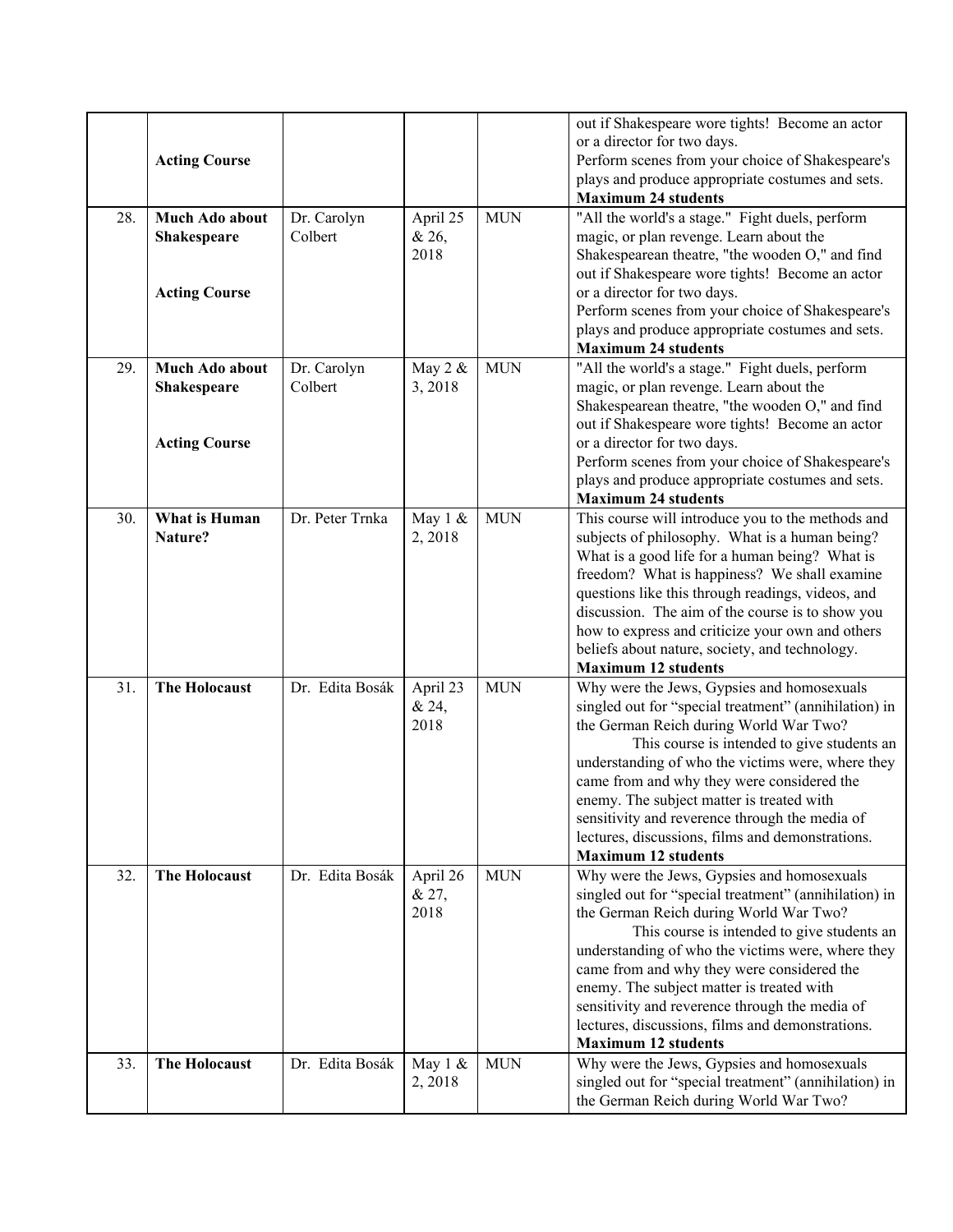|     |                                                  |                        |                             |                                 | This course is intended to give students an<br>understanding of who the victims were, where they<br>came from and why they were considered the<br>enemy. The subject matter is treated with<br>sensitivity and reverence through the media of<br>lectures, discussions, films and demonstrations.<br><b>Maximum 12 students</b>                                                                                                                                                                                                                                                                              |
|-----|--------------------------------------------------|------------------------|-----------------------------|---------------------------------|--------------------------------------------------------------------------------------------------------------------------------------------------------------------------------------------------------------------------------------------------------------------------------------------------------------------------------------------------------------------------------------------------------------------------------------------------------------------------------------------------------------------------------------------------------------------------------------------------------------|
| 34. | <b>The Holocaust</b>                             | Dr. Edita Bosák        | May 3 &<br>4,2018           | <b>MUN</b>                      | Why were the Jews, Gypsies and homosexuals<br>singled out for "special treatment" (annihilation) in<br>the German Reich during World War Two?<br>This course is intended to give students an<br>understanding of who the victims were, where they<br>came from and why they were considered the<br>enemy. The subject matter is treated with<br>sensitivity and reverence through the media of<br>lectures, discussions, films and demonstrations.<br><b>Maximum 12 students</b>                                                                                                                             |
| 35. | "The Roma, aka<br>Gypsies"                       | Dr. Edita Bosák        | May 17<br>& 18,<br>2018     | <b>MUN</b>                      | Who are these people, where do they come from<br>and why does society boycott them whenever<br>possible? The aim of the two day course is to<br>introduce students to the history and culture of the<br>Roma, and to explore the prejudice and<br>mistreatment that is so much a part of the Roma's<br>tragic history. Films will be seen, music heard,<br>conversations and pictures presented.<br><b>Maximum 12 Students</b>                                                                                                                                                                               |
| 36. | <b>Male and Female</b><br><b>Basketball Camp</b> | Coach Peter<br>Benoite | April 30<br>& May<br>1,2018 | <b>MUN</b>                      | Come develop your basketball skills. Develop the<br>proper jump shot, lay up and foul shot. Hone your<br>defensive skills. Enjoy scrimmages at the MUN<br>gym and the new Field House gym. Instructors to<br>include members of the Sea Hawk Men's and<br>Women's Basketball Teams.<br><b>Maximum 75 students only</b>                                                                                                                                                                                                                                                                                       |
| 37. | <b>Male and Female</b><br><b>Basketball Camp</b> | Coach Peter<br>Benoite | May 3 &<br>4,2018           | <b>MUN</b>                      | Come develop your basketball skills. Develop the<br>proper jump shot, lay up and foul shot. Hone your<br>defensive skills. Enjoy scrimmages at the MUN<br>gym and the new Field House gym. Instructors to<br>include members of the Sea Hawk Men's and<br>Women's Basketball Teams.<br><b>Maximum 75 students only</b>                                                                                                                                                                                                                                                                                       |
| 38. | Architectural<br><b>Technology and</b><br>Design | Dawn Greening          | April 26<br>& 27,<br>2018   | $CNA -$<br>Ridge Road<br>Campus | Would you like to learn how to create 3D models?<br>In this exciting and interactive 2 day course,<br>students will explore two different 3D modelling<br>software; Revit Architecture and HomeStyler.<br>Students will be introduced to the fundamentals of<br>construction and generate simple residential<br>models. Students will also be introduced to<br>presentation drawings and learn to create<br>photorealistic rendered images and walkthroughs.<br>On the design side students will explore space<br>layout problems and propose design solutions<br>using a 3D environment as well as generate |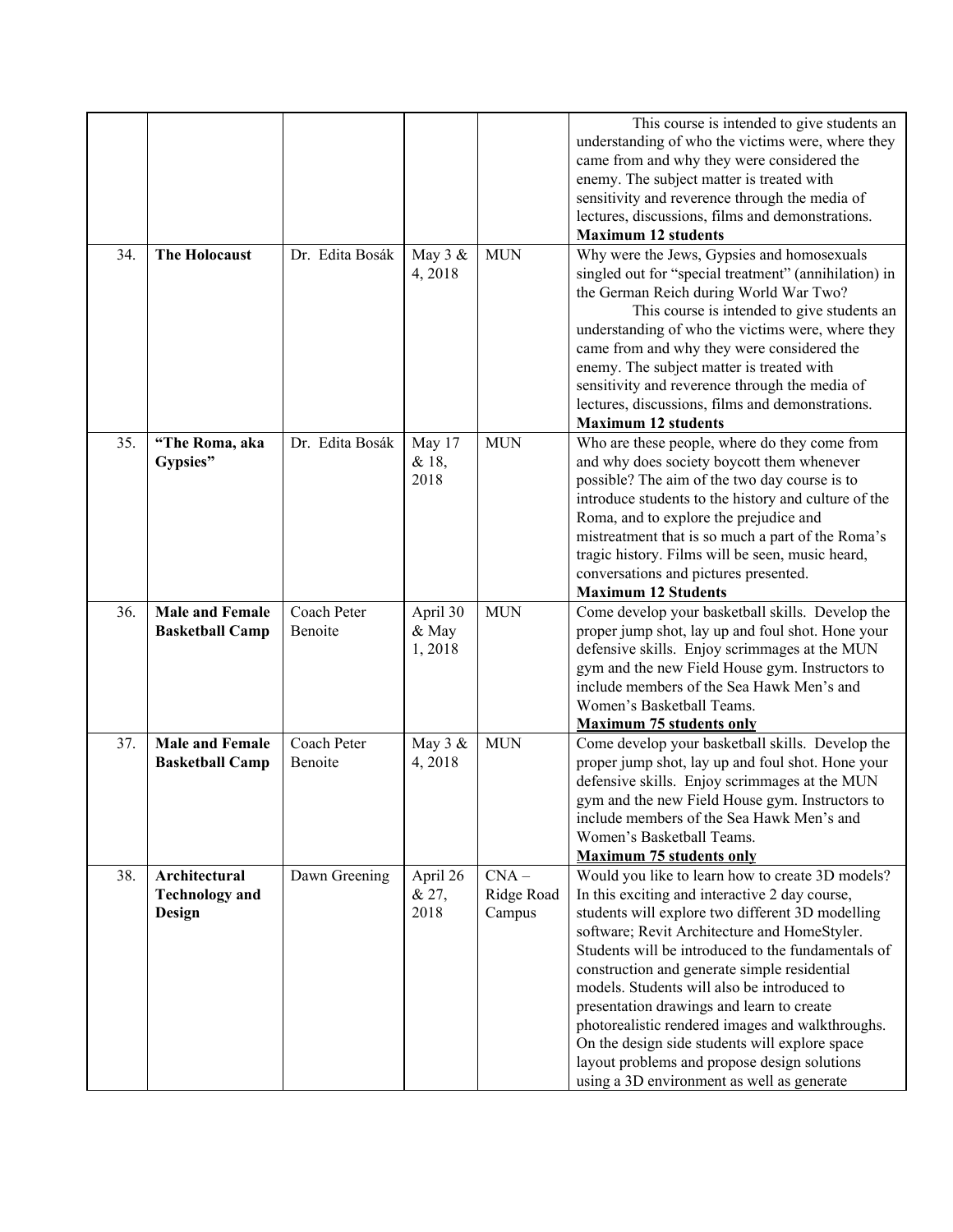| designs based on theme to meet a fictional client's                                                                                      |  |
|------------------------------------------------------------------------------------------------------------------------------------------|--|
| needs.                                                                                                                                   |  |
| <b>Maximum 12 Students</b>                                                                                                               |  |
| Mr. Raj Jani<br>CNA-<br>39.<br>May 2 &<br>Safety glasses are mandatory.<br><b>Engineering</b>                                            |  |
| How are machines made??? Experience the<br>Prince<br>3,2018<br>Design                                                                    |  |
| Philip Dr.<br>engineering design process. First you will identify                                                                        |  |
| a need, define the problem and set your design                                                                                           |  |
| objectives. Then you will brainstorm for solutions                                                                                       |  |
| and choose your 'best' option. Next you will                                                                                             |  |
| develop sketches for your design, generate a 3-D                                                                                         |  |
| computer model, and get ready to plan your<br>production! What materials will you need? What                                             |  |
| equipment? What skills? Finally you will                                                                                                 |  |
| fabricate your components using a variety of                                                                                             |  |
| advanced technology systems; computer controlled                                                                                         |  |
| machining centres, robotics and laser cutting                                                                                            |  |
| systems. And there you have it, just what you                                                                                            |  |
| needed!                                                                                                                                  |  |
| <b>Maximum 12 students</b>                                                                                                               |  |
| Interested in mechanisms or electronics? Ever<br>Jordan Smith<br>May 14<br><b>MUN</b><br>40.<br><b>Robot Design</b>                      |  |
| wonder how robots see and plan? This course will<br>& 15,                                                                                |  |
| 2018<br>challenge students in the field of robotics as they                                                                              |  |
| create and program their own real robot from basic                                                                                       |  |
| components. Students will develop practical skills                                                                                       |  |
| in Engineering, Computer Science and Art which                                                                                           |  |
| will help them continue on to start their own                                                                                            |  |
| creative projects. Experience with Lego                                                                                                  |  |
| Mindstorms or similar is recommended but not                                                                                             |  |
| required. Try code.org if you're new!                                                                                                    |  |
| <b>Maximum 20 students</b>                                                                                                               |  |
| May 2 &<br>CNA-<br>Are you into robots and building electronic<br>41.<br>Robot control<br>Howard Guy                                     |  |
| projects? The first part of the course will have you<br>3,2018<br>Ridge Road<br>using<br><b>Microcontrollers</b>                         |  |
| manufacturing and soldering a sound activated<br>Campus                                                                                  |  |
| mini car. The second part will have you become<br>familiar with microcontrollers to control a robot                                      |  |
| arm.                                                                                                                                     |  |
| <b>Maximum 16</b>                                                                                                                        |  |
| Grade 8 & 9 Students Only                                                                                                                |  |
| Theodore<br>Computer programming is the art of turning ideas<br>42.<br>April 23<br><b>MUN</b><br>Computer                                |  |
| Norvell<br>into plans. These courses introduce the basic<br>& 24,<br>programming                                                         |  |
| 2018<br>concepts of modern computer programming. By<br>from                                                                              |  |
| the end of the course, students will be able to<br>0 to infinity                                                                         |  |
| create interactive computer programs such as                                                                                             |  |
| simple video games, animations, and automated art                                                                                        |  |
| generators.                                                                                                                              |  |
| <b>Maximum 24 students.</b>                                                                                                              |  |
| Grade 8 & 9 Students Only                                                                                                                |  |
| <b>MUN</b><br><b>Introduction to</b><br>Theodore<br>April 25<br>Computer programming is the art of turning ideas<br>43.<br>Norvell       |  |
| into plans. These courses introduce the basic<br>& 26,<br>Computer<br>2018<br>concepts of modern computer programming. By<br>Programming |  |
| 0 to infinity<br>the end of the course, students will be able to                                                                         |  |
|                                                                                                                                          |  |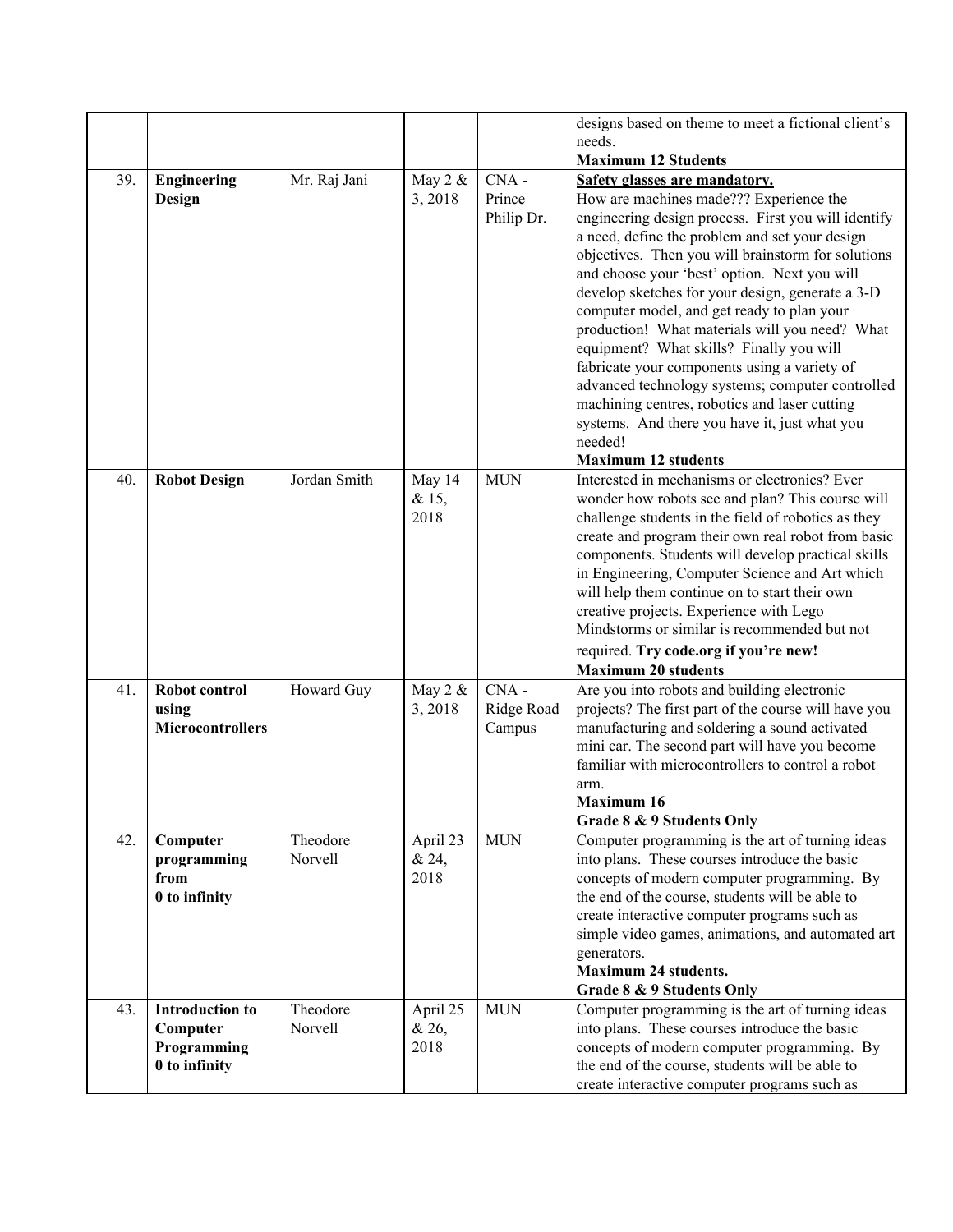|     |                      |                |         |                 | simple video games, animations, and automated art     |
|-----|----------------------|----------------|---------|-----------------|-------------------------------------------------------|
|     |                      |                |         |                 | generators.                                           |
|     |                      |                |         |                 | <b>Maximum 24 students.</b>                           |
|     |                      |                |         |                 | Grade 8 & 9 Students Only                             |
| 44. | Geographic           | Arpik Hakobyan | May 23  | <b>MUN</b>      | Creating and working with electronic maps.            |
|     | <b>Information</b>   |                | & 24,   |                 | Displaying and working with satellite images.         |
|     | Systems(GIS)         |                | 2018    |                 | Combining maps and satellite images together.         |
|     | and Remote           |                |         |                 | Analyzing the spatial information.                    |
|     | <b>Sensing</b>       |                |         |                 | <b>Maximum 24 students</b>                            |
| 45. | <b>Print and Dye</b> | Gina-Rae       | May 3 & | <b>CNA</b>      | A fun filled two days is planned for the textile      |
|     |                      | Hoyles         | 4,2018  | Anna            | fanatics. This year we will offer a screen            |
|     |                      |                |         | Templeton       | printing session, which will teach the students how   |
|     |                      |                |         | <b>Building</b> | to design, create and print a silkscreen. We will use |
|     |                      |                |         |                 | this silkscreen to print onto a T shirt, which they   |
|     |                      |                |         |                 | can bring themselves. We will also spend some         |
|     |                      |                |         |                 | time learning about all over printing and colour      |
|     |                      |                |         |                 | families and will create a number of print and        |
|     |                      |                |         |                 | colour samples. We will then print our images onto    |
|     |                      |                |         |                 | a piece of fabric, that we will dye accordingly. Be   |
|     |                      |                |         |                 | advised, dyes and inks are permanent and students     |
|     |                      |                |         |                 | should dress in old clothes.                          |
|     |                      |                |         |                 | <b>Maximum 12 students</b>                            |
| 46. |                      | Gina-Rae       |         | <b>CNA</b>      |                                                       |
|     | <b>Print and Dye</b> |                | May 10  |                 | A fun filled two days is planned for the textile      |
|     |                      | Hoyles         | & 11,   | Anna            | fanatics. This year we will offer a screen            |
|     |                      |                | 2018    | Templeton       | printing session, which will teach the students how   |
|     |                      |                |         | <b>Building</b> | to design, create and print a silkscreen. We will use |
|     |                      |                |         |                 | this silkscreen to print onto a T shirt, which they   |
|     |                      |                |         |                 | can bring themselves. We will also spend some         |
|     |                      |                |         |                 | time learning about all over printing and colour      |
|     |                      |                |         |                 | families and will create a number of print and        |
|     |                      |                |         |                 | colour samples. We will then print our images onto    |
|     |                      |                |         |                 | a piece of fabric, that we will dye accordingly. Be   |
|     |                      |                |         |                 | advised, dyes and inks are permanent and students     |
|     |                      |                |         |                 | should dress in old clothes.                          |
|     |                      |                |         |                 | <b>Maximum 12 students</b>                            |
| 47. | Print and Dye        | Gina-Rae       | May 17  | <b>CNA</b>      | A fun filled two days is planned for the textile      |
|     |                      | Hoyles         | & 18,   | Anna            | fanatics. This year we will offer a screen            |
|     |                      |                | 2018    | Templeton       | printing session, which will teach the students how   |
|     |                      |                |         | <b>Building</b> | to design, create and print a silkscreen. We will use |
|     |                      |                |         |                 | this silkscreen to print onto a T shirt, which they   |
|     |                      |                |         |                 | can bring themselves. We will also spend some         |
|     |                      |                |         |                 | time learning about all over printing and colour      |
|     |                      |                |         |                 | families and will create a number of print and        |
|     |                      |                |         |                 | colour samples. We will then print our images onto    |
|     |                      |                |         |                 | a piece of fabric, that we will dye accordingly. Be   |
|     |                      |                |         |                 | advised, dyes and inks are permanent and students     |
|     |                      |                |         |                 | should dress in old clothes.                          |
|     |                      |                |         |                 | <b>Maximum 12 students</b>                            |
| 48. | <b>Sewing Basics</b> | Gina-Rae       | May 24  | <b>CNA</b>      | A fun packed two days is planned for our future       |
|     |                      | Hoyles         | & 25,   | Anna            | sewists. This year we will offer a sewing session,    |
|     |                      |                | 2018    | Templeton       | in which the students will sew their own tote bag.    |
|     |                      |                |         | <b>Building</b> | We will be using a hand dyed piece of fabric to       |
|     |                      |                |         |                 | create our bag, which the students will dye           |